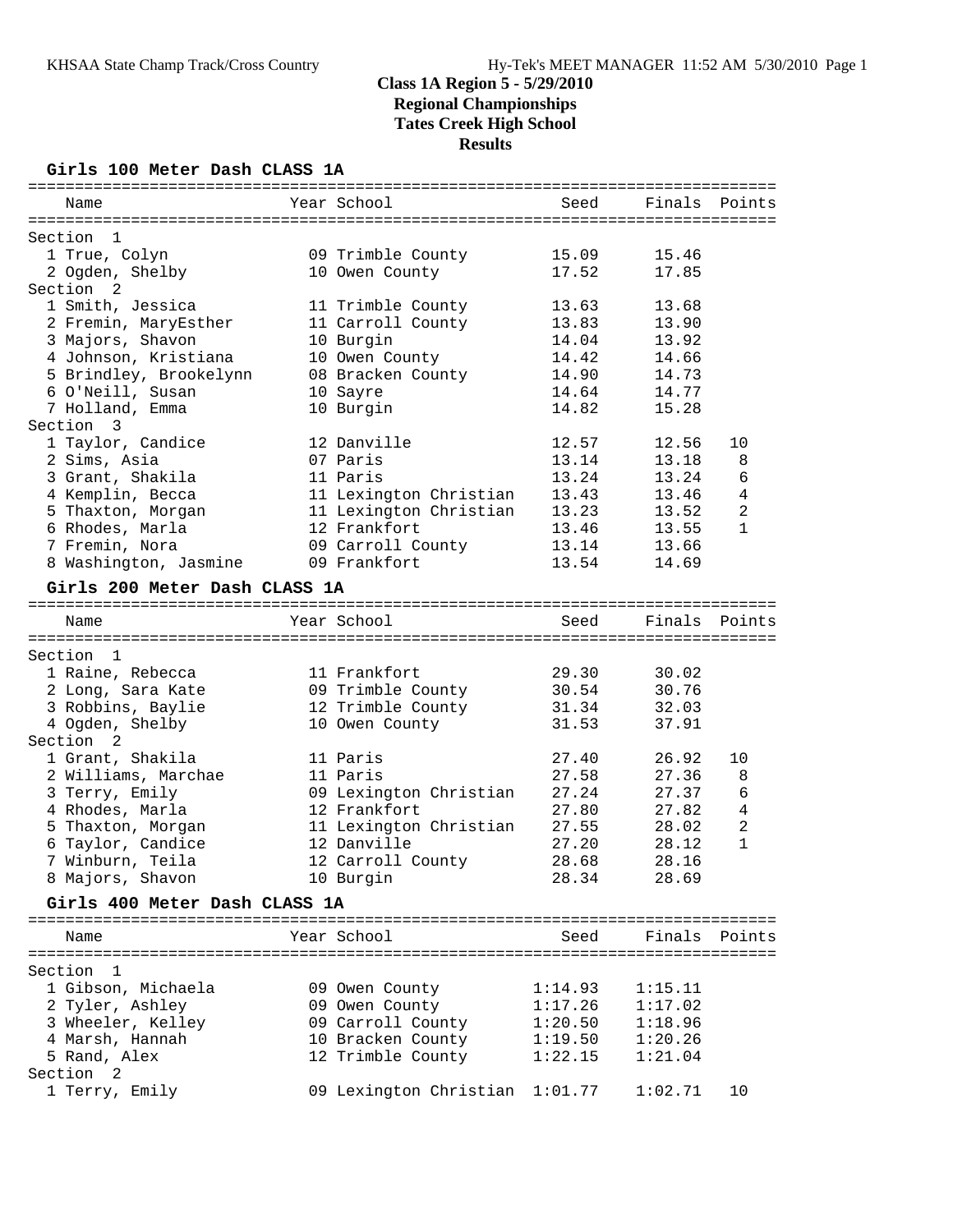#### **....Girls 400 Meter Dash CLASS 1A**

| 2 Cameron, Bea                       | 11 Sayre                                             | 1:04.86  | 1:04.97              | 8              |
|--------------------------------------|------------------------------------------------------|----------|----------------------|----------------|
| 3 Lane, Shelby                       | 11 Lexington Christian 1:07.99                       |          | 1:07.74              | 6              |
| 4 O'Neill, Susan                     | 10 Sayre                                             | 1:11.34  | 1:08.49              | 4              |
| 5 McCowan, Haley                     | 08 Danville                                          | 1:08.00  | 1:09.52              | 2              |
| 6 Cooley, Olivia                     | 08 Trimble County                                    | 1:09.64  | 1:10.48              | $\mathbf{1}$   |
| 7 Hughes, Megan                      | 08 Burgin                                            | 1:08.20  | 1:10.59              |                |
| 8 Wilcoxson, Amber                   | 08 Frankfort                                         | 1:13.43  | 1:12.89              |                |
|                                      |                                                      |          |                      |                |
| Girls 800 Meter Run CLASS 1A         |                                                      |          |                      |                |
|                                      |                                                      |          |                      |                |
| Name                                 | Year School                                          | Seed     | Finals Points        |                |
|                                      |                                                      |          |                      |                |
| Section 1                            |                                                      |          |                      |                |
| 1 Lelbach, Tori                      | 10 Lexington Christian 2:24.85                       |          | 2:23.92              | 10             |
| 2 Gonterman, Erin                    | 08 Trimble County                                    | 2:41.01  | 2:36.13              | 8              |
| 3 Couturier, Philippine              | 07 Sayre                                             | 2:41.63  | 2:38.92              | 6              |
| 4 Cooley, Jessica                    | 11 Trimble County                                    | 2:37.86  | 2:41.27              | $\overline{4}$ |
| 5 Berry, Sydney                      | 08 Lexington Christian 2:29.00                       |          | 2:44.82              | $\sqrt{2}$     |
| 6 Wilson, Maggie                     | 12 Sayre                                             | 2:48.44  | 2:47.04              | $\mathbf{1}$   |
| 7 Perez, Thalia                      | 12 Paris                                             | 2:55.56  | 2:52.57              |                |
| 8 Baldridge, Emily                   | 08 Paris                                             | 3:20.09  | 3:05.14              |                |
| 9 Will, Lanah                        | 11 Danville                                          | 3:10.00  | 3:08.54              |                |
| 10 Phillips, Bailey                  | 11 Danville                                          | 3:12.00  | 3:11.25              |                |
| 11 Holland, Emma                     | 10 Burgin                                            | 3:10.26  | 3:16.16              |                |
| 12 Tyler, Ashley                     | 09 Owen County                                       | 3:32.07  | 3:18.01              |                |
|                                      |                                                      |          |                      |                |
| 13 Hughes, Brittany                  | 10 Burgin                                            | 3:12.99  | 3:26.52              |                |
|                                      |                                                      |          |                      |                |
| Girls 1600 Meter Run CLASS 1A        |                                                      |          |                      |                |
|                                      |                                                      |          |                      |                |
| Name                                 | Year School                                          | Seed     | Finals               | Points         |
|                                      |                                                      |          |                      |                |
| 1 Snapp, Kaitlin                     | 10 Danville                                          | 5:13.00  | 5:13.00              | 10             |
| 2 Eason, Ann                         | 11 Sayre                                             | 5:15.42  | 5:15.60              | 8              |
| 3 Patterson, Maddox                  | 07 Sayre                                             | 5:17.65  | 5:29.62              | 6              |
| 4 Berry, Sydney                      | 08 Lexington Christian 5:38.42                       |          | 5:43.83              | $\overline{4}$ |
| 5 Downs, Morgan                      | 11 Lexington Christian 5:45.43                       |          | 5:45.51              | $\overline{a}$ |
| 6 Gonterman, Erin                    | 08 Trimble County                                    | 5:55.12  | 5:58.19              | $\mathbf{1}$   |
|                                      | 11 Trimble County                                    | 6:02.53  | 6:10.63              |                |
| 7 Chappel, Brandi                    |                                                      |          | 6:21.54              |                |
| 8 Kibler, MacKenzie                  | 07 Burgin                                            | 6:15.20  |                      |                |
| 9 Perez, Thalia                      | 12 Paris                                             | 6:29.60  | 6:26.15              |                |
| 10 Reimler, Franziska                | 11 Danville                                          | 7:00.00  | 7:13.47              |                |
| 11 Hughes, Brittany                  | 10 Burgin                                            |          | 7:32.62              |                |
| 12 O'Donnell, Megan                  | 09 Owen County                                       | 8:20.82  | 9:05.97              |                |
| Girls 3200 Meter Run CLASS 1A        |                                                      |          |                      |                |
| ============================         |                                                      |          |                      |                |
| Name                                 | Year School                                          | Seed     | Finals               | Points         |
|                                      |                                                      |          |                      |                |
| 1 Snapp, Kaitlin                     | 10 Danville                                          | 11:16.40 | 11:48.05             | 10             |
| 2 Eason, Ann                         | 11 Sayre                                             | 11:27.65 | 11:51.25             | 8              |
| 3 Patterson, Maddox                  | 07 Sayre                                             | 11:33.61 | 11:52.61             | 6              |
| 4 Downs, Morgan<br>5 Chappel, Brandi | 11 Lexington Christian 12:19.92<br>11 Trimble County | 12:32.37 | 12:27.82<br>13:32.74 | 4<br>2         |

6 Emmert, JoJo 12 Lexington Christian 13:35.85 13:49.25 1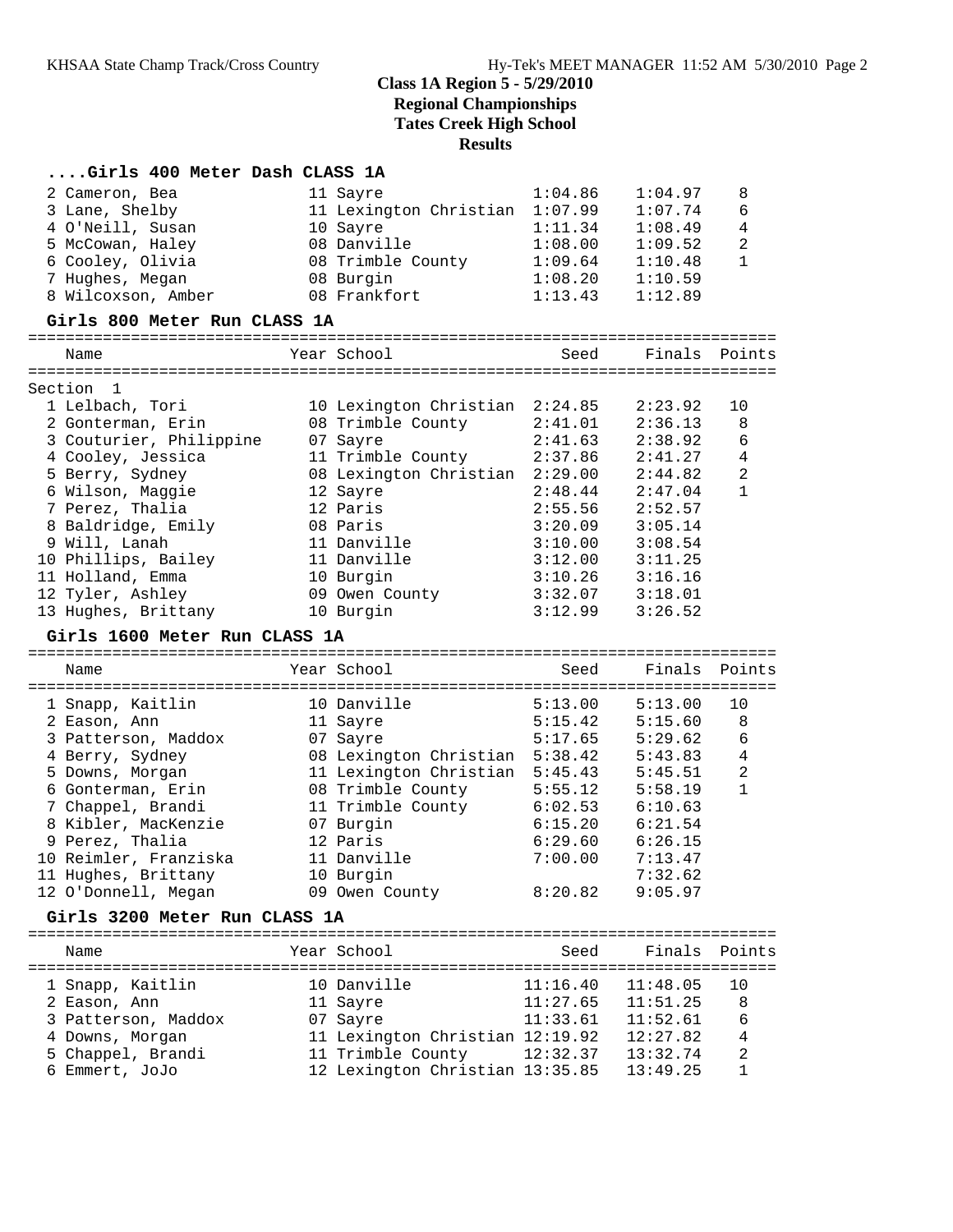## **Class 1A Region 5 - 5/29/2010 Regional Championships**

**Tates Creek High School**

**Results**

| Girls 3200 Meter Run CLASS 1A              |                                               |                       |                     |                                  |
|--------------------------------------------|-----------------------------------------------|-----------------------|---------------------|----------------------------------|
| 7 Kibler, MacKenzie                        | 07 Burgin                                     | 13:27.30              | 14:23.92            |                                  |
| 8 Perez, Thalia                            | 12 Paris                                      | 14:40.65              | 14:41.92            |                                  |
| 9 Wilberding, Kylie                        | 07 Trimble County                             | $13:16.62$ $15:14.92$ |                     |                                  |
| 10 Reimler, Franziska                      | 11 Danville                                   | 16:08.00              | 16:21.76            |                                  |
| Girls 100 Meter Hurdles CLASS 1A           |                                               |                       |                     |                                  |
| Name                                       | Year School                                   | Seed                  | Finals              | Points                           |
|                                            |                                               |                       |                     |                                  |
| 1 Marsh, Hannah                            | 10 Bracken County                             | 20.40                 | 19.84               | $\mathbf{1}$                     |
| 2 Emerson, Ina                             | 09 Danville                                   | 20.12                 | 20.33               |                                  |
| 3 Johnson, Kelsey                          | 11 Owen County                                | 20.60                 | 20.49               |                                  |
| 4 Drake, Ashby                             | 07 Trimble County                             | 20.84                 | 20.74               |                                  |
| Section<br>2                               |                                               |                       |                     |                                  |
| 1 Fremin, Nora                             | 09 Carroll County                             | 16.50                 | 16.92               | 10                               |
| 2 Gifford, Maria                           | 11 Lexington Christian                        | 18.51                 | 18.22               | 8                                |
| 3 Adams, Danyal                            | 11 Trimble County                             | 16.94                 | 18.81               | 6                                |
| 4 Shaw, Shantiqua                          | 08 Frankfort                                  | 19.24                 | 19.49               | 4                                |
| 5 Washington, Jasmine                      | 09 Frankfort                                  | 19.50                 | 19.67               | 2                                |
| 6 Brindley, Brookelynn                     | 08 Bracken County                             | 19.59                 | 20.69               |                                  |
| 7 Brashear, Cali<br>-- Winburn, Teila      | 11 Lexington Christian                        | 19.82<br>17.94        | 20.71<br><b>DNF</b> |                                  |
|                                            | 12 Carroll County                             |                       |                     |                                  |
| Girls 300 Meter Hurdles CLASS 1A           |                                               |                       |                     |                                  |
| Name                                       | Year School                                   | Seed                  | Finals Points       |                                  |
|                                            |                                               |                       |                     |                                  |
| Section<br>1                               |                                               |                       |                     |                                  |
| 1 Cohorn, Robyn                            | 10 Nicholas County                            | 59.00                 | 57.55               |                                  |
| 2 Holloway, Lauren                         | 09 Carroll County                             | 1:00.00               | 58.13               |                                  |
| Section<br>2                               |                                               |                       |                     |                                  |
| 1 Pace, Diamond                            | 10 Danville                                   | 48.00                 | 49.33               | 10                               |
| 2 Courtney, Kelsie                         | 09 Trimble County                             | 52.44                 | 51.58               | 8                                |
| 3 Shaw, Shantiqua                          | 08 Frankfort                                  | 55.20                 | 52.82               | 6                                |
| 4 Gifford, Maria                           | 11 Lexington Christian                        | 54.98                 | 54.00               | $\overline{4}$<br>$\overline{a}$ |
| 5 Perros, Mary                             | 09 Danville<br>11 Trimble County              | 54.70<br>53.04        | 54.66<br>56.60      | $\mathbf{1}$                     |
| 6 Adams, Danyal<br>7 Brashear, Cali        | 11 Lexington Christian                        | 55.20                 | 57.30               |                                  |
| 8 Workman, Kaylynn                         | 11 Owen County                                | 58.81                 | 58.91               |                                  |
|                                            |                                               |                       |                     |                                  |
| Girls 4x100 Meter Relay CLASS 1A           |                                               |                       |                     |                                  |
| School                                     |                                               | Seed                  | Finals Points       |                                  |
|                                            |                                               |                       |                     |                                  |
| Section 1                                  |                                               |                       |                     |                                  |
| 1 Lexington Christian                      |                                               | 53.08                 | 52.78               | 8                                |
| 1) Kemplin, Becca 11<br>3) Lane, Shelby 11 | 2) Terry, Emily 09                            |                       |                     |                                  |
| 5) Gifford, Maria 11                       | 4) Thaxton, Morgan 11<br>6) Brashear, Cali 11 |                       |                     |                                  |
| 7) Lelbach, Tori 10                        | 8)                                            |                       |                     |                                  |
| 2 Frankfort                                |                                               | 55.07                 | 54.89               | 6                                |
| 1) Raine, Rebecca 11                       | 2) Rhodes, Marla 12                           |                       |                     |                                  |
| 3) Shaw, Shantiqua 08                      | 4) Washington, Jasmine 09                     |                       |                     |                                  |
| 5) Wilcoxson, Amber 08                     | 6) Bowdry, Chundra 11                         |                       |                     |                                  |
|                                            |                                               |                       |                     |                                  |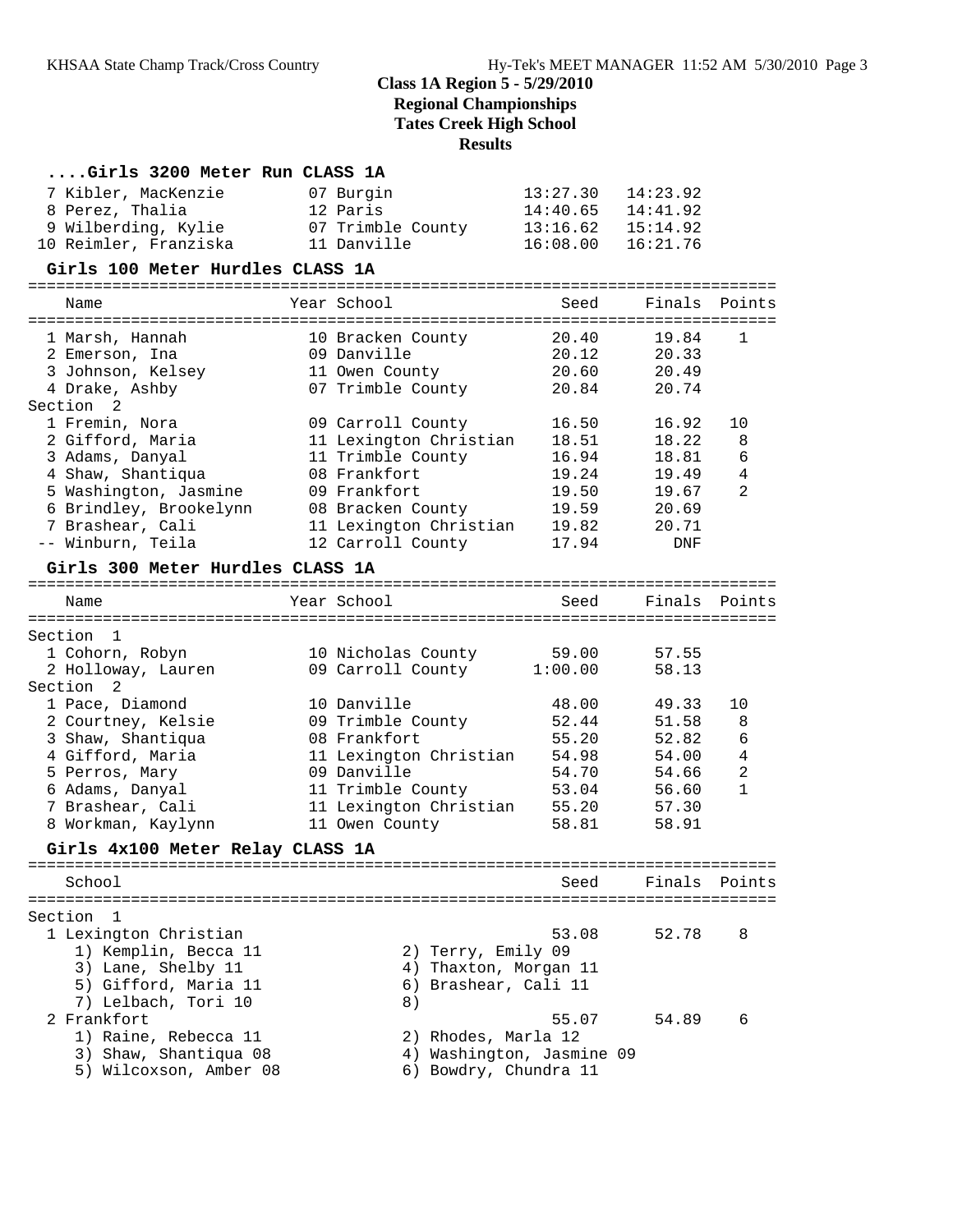#### **....Girls 4x100 Meter Relay CLASS 1A**

| 7) Brown, Shanae 09                       |    | 8) Jouett, Cailyn 09          |         |        |
|-------------------------------------------|----|-------------------------------|---------|--------|
| 3 Trimble County                          |    | 56.74                         | 56.05   | 4      |
| 1) Lacefield, Eden 09                     |    | 2) Long, Sara Kate 09         |         |        |
| 3) Robbins, Baylie 12                     |    | 4) Smith, Jessica 11          |         |        |
| 5) Barnes, Kayla 10                       |    | 6) Cooley, Olivia 08          |         |        |
| 7) Adams, Danyal 11                       |    | 8) True, Colyn 09             |         |        |
| 4 Nicholas County                         |    | 59.90                         | 58.24   | 2      |
| 1) Letcher, Kimberly 11                   |    | 2) Cohorn, Robyn 10           |         |        |
| 3) Howard, Laken 10                       |    | 4) McLean, Mandi 11           |         |        |
| 5) Campbell, Megan 10                     |    | 6) Smith, Amy 11              |         |        |
| 7) Hunter, Megan 12                       |    | 8) Howard, Emily 12           |         |        |
| 5 Burgin                                  |    | 58.03                         | 58.84   | 1      |
| 1) Holland, Emma 10                       |    | 2) Majors, Shavon 10          |         |        |
| 3) Hughes, Megan 08                       |    | 4) Harley, Hannah 11          |         |        |
| 5) Loomer, Knacey 10                      |    | 6) Hughes, Brittany 10        |         |        |
| 7) Nagel, Megan 10                        |    | 8) Vangorp, Christina 12      |         |        |
| 6 Owen County                             |    | 1:02.10                       | 59.14   |        |
| 1) DeCandia, Haley 09                     |    | 2) Gibson, Michaela 09        |         |        |
| 3) Johnson, Kelsey 11                     |    | 4) Johnson, Kristiana 10      |         |        |
| 5) Ogden, Shelby 10                       |    | 6) Workman, Kaylynn 11        |         |        |
| 7 Danville                                |    | 1:01.18                       | 1:00.23 |        |
| 1) Bates, Alea 10                         |    | 2) Emerson, Ina 09            |         |        |
| 3) Siddiqui, Fariha 09                    |    | 4) Ransdell, Shelby 11        |         |        |
| 5) Taylor, Candice 12                     |    | 6) McCowan, Haley 08          |         |        |
| Section<br>- 2                            |    |                               |         |        |
| 1 Paris                                   |    | 53.13                         | 51.50   | 10     |
| 1) Grant, Shakila 11                      |    | 2) Sims, Asia 07              |         |        |
| 3) Crain, Shawn 10                        |    | 4) Williams, Marchae 11       |         |        |
| 5) Crain, Morgan 11                       |    | 6) Chenault, Jazmen 09        |         |        |
| 7) Brooks, Derionne 12                    |    | 8) Baldridge, Emily 08        |         |        |
| 2 Bracken County                          |    | 1:02.00                       | 1:03.52 |        |
| 1) Brindley, Brookelynn 08                |    | 2) Marsh, Hannah 10           |         |        |
| 3) Hall, Daisha 08                        |    | 4) Breeze, Jessica 10         |         |        |
| 5) Scolf, Mary 08                         | 6) |                               |         |        |
|                                           |    |                               |         |        |
| Girls 4x200 Meter Relay CLASS 1A          |    |                               |         |        |
| ==========<br>=========================== |    | ----------------------------- |         |        |
| School                                    |    | Seed                          | Finals  | Points |
|                                           |    |                               |         |        |
| Section 1                                 |    |                               |         |        |
| 1 Paris                                   |    | 1:51.10                       | 1:50.39 | 10     |
| 1) Grant, Shakila 11                      |    | 2) Sims, Asia 07              |         |        |
| 3) Crain, Morgan 11                       |    | 4) Williams, Marchae 11       |         |        |
| 5) Crain, Shawn 10                        |    | 6) Chenault, Jazmen 09        |         |        |
| 7) Brooks, Derionne 12                    |    | 8) Baldridge, Emily 08        |         |        |
| 2 Trimble County                          |    | 1:59.88                       | 1:59.82 | 8      |
| 1) Long, Sara Kate 09                     |    | 2) Lacefield, Eden 09         |         |        |
| 3) Smith, Jessica 11                      |    | 4) Robbins, Baylie 12         |         |        |
| 5) Barnes, Kayla 10                       |    | 6) Cooley, Olivia 08          |         |        |
| 7) Drake, Ashby 07                        |    | 8) Adams, Danyal 11           |         |        |

- 7) Drake, Ashby 07 8) Adams, Danyal 11 3 Nicholas County 2:03.00 2:03.43 6
- 1) Cohorn, Robyn 10 2) Howard, Laken 10 3) Letcher, Kimberly 11 (4) McLean, Mandi 11

5) Smith, Amy 11 6)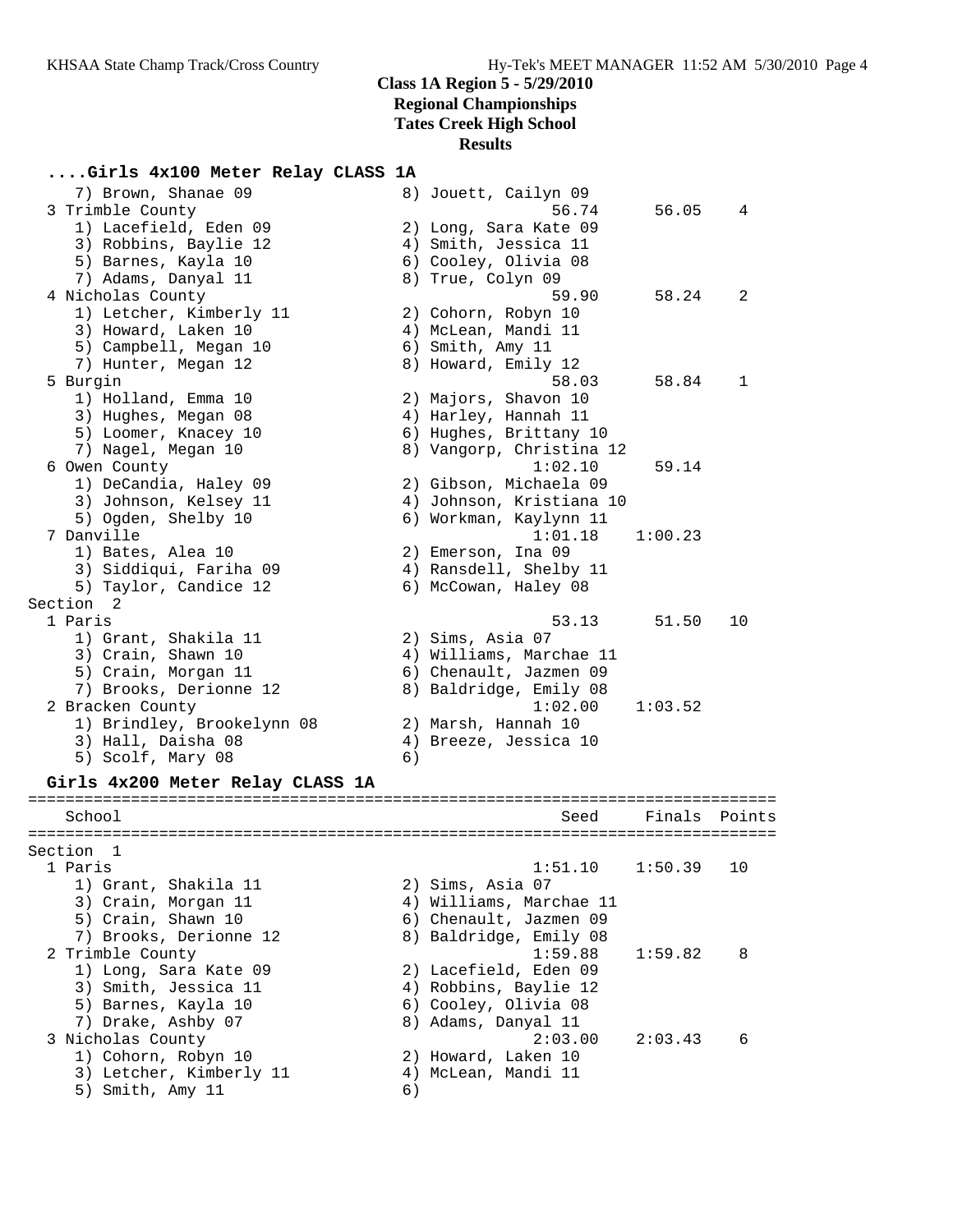#### **....Girls 4x200 Meter Relay CLASS 1A**

| 7) Campbell, Megan 10      | 8) Howard, Emily 12      |                            |
|----------------------------|--------------------------|----------------------------|
| 4 Danville                 |                          | $2.00 \qquad 2:05.25$<br>4 |
| 1) Ransdell, Shelby 11     | 2) Bates, Alea 10        |                            |
| 3) Emerson, Ina 09         | 4) McCowan, Haley 08     |                            |
| 5) Pace, Diamond 10        | 6) Taylor, Candice 12    |                            |
| 5 Owen County              | $2:06.45$ $2:06.11$      | -2                         |
| 1) DeCandia, Haley 09      | 2) Gibson, Michaela 09   |                            |
| 3) Workman, Kaylynn 11     | 4) Johnson, Kristiana 10 |                            |
| 5) Ogden, Shelby 10        | 6) Johnson, Kelsey 11    |                            |
| 6 Burgin                   | $2:04.54$ $2:06.16$      | -1                         |
| 1) Vangorp, Christina 12   | 2) Holland, Emma 10      |                            |
| 3) Majors, Shavon 10       | 4) Hughes, Megan 08      |                            |
| 5) Nagel, Megan 10         | 6) Loomer, Knacey 10     |                            |
| 7) Hughes, Brittany 10     | 8) Harley, Hannah 11     |                            |
| 7 Bracken County           | $2:15.30$ $2:12.88$      |                            |
| 1) Brindley, Brookelynn 08 | 2) Hall, Daisha 08       |                            |
| 3) Marsh, Hannah 10        | 4) Breeze, Jessica 10    |                            |
| 5) Scolf, Mary 08<br>6)    |                          |                            |

#### **Girls 4x400 Meter Relay CLASS 1A**

================================================================================ School Seed Finals Points ================================================================================ Section 2 1 Lexington Christian 4:16.57 4:19.32 10 1) Terry, Emily 09 2) Thaxton, Morgan 11 3) Lelbach, Tori 10  $\hskip10mm$  4) Kemplin, Becca 11 5) Lane, Shelby 11 6) Berry, Sydney 08 7) Wooten, Jenna 11  $\hskip1cm 8)$  Harris, Lauren 09 2 Danville 4:28.53 4:31.00 8 1) Snapp, Kaitlin 10 2) McCowan, Haley 08 3) Pace, Diamond 10 4) Perros, Mary 09 5) Emerson, Ina 09 6) Ransdell, Shelby 11 3 Paris 4:48.30 4:32.62 6 1) Crain, Shawn 10 2) Crain, Morgan 11 3) Sims, Asia 07 4) Williams, Marchae 11 5) Baldridge, Emily 08 6) Perez, Thalia 12 7) Chenault, Jazmen 09 8) Grant, Shakila 11 4 Carroll County 4:43.83 4:38.45 4 1) Arvin, Brittany 10 2) Arvin, Kirsten 07 3) Brewer, Sydney 10 4) Hardesty, Andrea 10 5) Hawkins, Raenah 09 6) Holloway, Lauren 09 7) Hill, Mary 10 8) Wheeler, Kelley 09 5 Trimble County 4:36.79 4:42.94 2 1) Cooley, Jessica 11 2) Cooley, Olivia 08 3) Smith, Jessica 11 4) Lacefield, Eden 09 5) Gonterman, Erin 08 6) Courtney, Kelsie 09 7) Chappel, Brandi 11 8) Robbins, Baylie 12 6 Sayre 4:40.25 4:50.77 1 1) Cameron, Bea 11 2) O'Neill, Susan 10 3) Couturier, Philippine 07 4) Wilson, Maggie 12 5) Eason, Ann 11 6) Patterson, Maddox 07 7 Owen County 4:23.13 5:12.12 1) DeCandia, Haley 09 2) Gibson, Michaela 09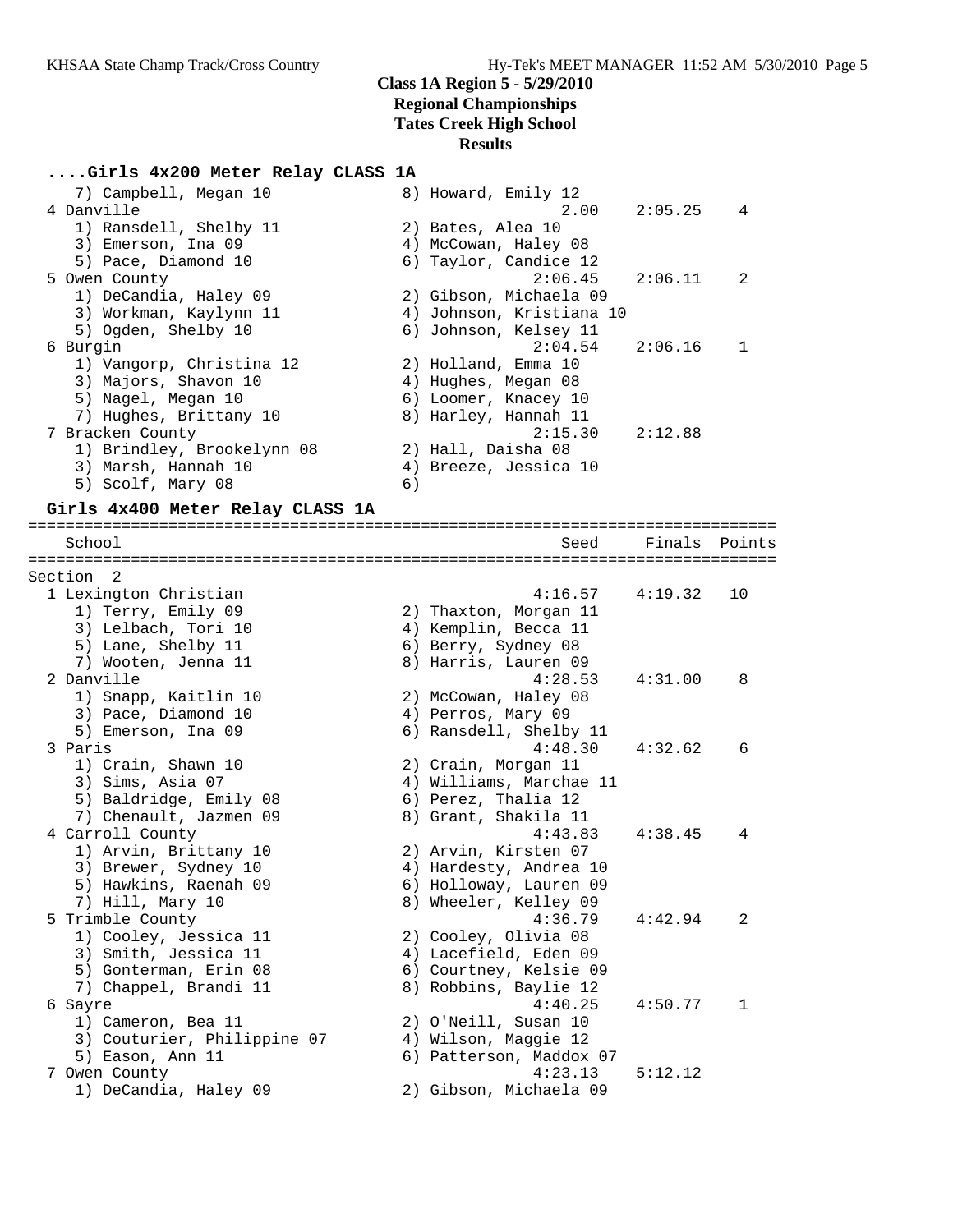| Girls 4x400 Meter Relay CLASS 1A |                                  |                          |                |               |
|----------------------------------|----------------------------------|--------------------------|----------------|---------------|
| 3) Tyler, Ashley 09              |                                  | 4) Lainhart, Shayla 11   |                |               |
| 5) O'Donnell, Megan 09           |                                  | 6) Johnson, Kristiana 10 |                |               |
| 7) Workman, Kaylynn 11           | 8)                               |                          |                |               |
| Girls 4x800 Meter Relay CLASS 1A |                                  |                          |                |               |
| School                           |                                  | Seed                     |                | Finals Points |
|                                  |                                  |                          |                |               |
| Section 1                        |                                  |                          |                |               |
| 1 Lexington Christian            |                                  | 10:20.20                 | 10:18.75       | 10            |
| 1) Harris, Lauren 09             |                                  | 2) Wooten, Jenna 11      |                |               |
| 3) Cave, Callen 10               |                                  | 4) Lelbach, Tori 10      |                |               |
| 5) Berry, Sydney 08              |                                  | 6) McCallum, Jessie 09   |                |               |
| 7) Downs, Morgan 11              | 8)                               |                          |                |               |
| 2 Trimble County                 |                                  | 10:35.58                 | 10:32.08       | 8             |
| 1) Chappel, Brandi 11            |                                  | 2) Cooley, Jessica 11    |                |               |
| 3) Courtney, Kelsie 09           |                                  | 4) Gonterman, Erin 08    |                |               |
| 5) Robbins, Baylie 12            | 6) True, Colyn 09                |                          |                |               |
| 7) Wilberding, Kylie 07          |                                  | 8) Cooley, Olivia 08     |                |               |
| 3 Danville                       |                                  | 10:36.86                 | 10:50.67       | 6             |
| 1) Pace, Diamond 10              |                                  | 2) McCowan, Haley 08     |                |               |
| 3) Perros, Mary 09               |                                  | 4) Snapp, Kaitlin 10     |                |               |
| 5) Will, Lanah 11                |                                  | 6) Reimler, Franziska 11 |                |               |
| Boys 100 Meter Dash CLASS 1A     |                                  |                          |                |               |
|                                  |                                  |                          |                |               |
| Name                             | Year School                      | Seed                     | Finals         | Points        |
|                                  |                                  |                          |                |               |
| 1 Hoke, Shawn                    | 11 Lexington Christian           |                          | 12.34          |               |
| 2 Alford, Jeffrey                | 11 Burgin                        | 13.80                    | 13.46          |               |
| Section <sub>2</sub>             |                                  |                          |                |               |
| 1 Johnson, Devin                 | 10 Nicholas County               | 12.10<br>12.01           | 12.50<br>12.52 |               |
| 2 Denton, Bryan                  | 11 Bracken County                | 12.27                    | 12.62          |               |
| 3 Cannon, Cory<br>4 Smith, Chris | 10 Owen County<br>10 Owen County | 12.74                    | 13.08          |               |
| 5 True, Reese                    | 09 Trimble County                | 13.12                    | 13.10          |               |
| 6 Kibler, Nate                   | 12 Burgin                        | 12.84                    | 13.42          |               |
| Section 3                        |                                  |                          |                |               |
| 1 Hall, Aaron                    | 12 Frankfort                     | 11.24                    | 11.48          | 10            |
| 2 Furlow, Devin                  | 09 Danville                      | 11.34                    | 11.64          | 8             |
| 3 Pope, Caleb                    | 10 Nicholas County               | 11.50                    | 11.69          | 6             |
| 4 Snyder, Chad                   | 11 Lexington Christian           | 11.19                    | 11.74          | 4             |
| 5 Warfield, Malcolm              | 12 Paris                         | 11.74                    | 11.76          | 2             |
| 6 Renfro, Blake                  | 12 Trimble County                | 11.57                    | 11.83          | 1             |
| 7 Brown, Marcus                  | 10 Danville                      | 11.84                    | 11.84          |               |
| 8 Moore, Jarett                  | 10 Bracken County                | 11.54                    | 12.12          |               |
| Boys 200 Meter Dash CLASS 1A     |                                  |                          |                |               |
| Name                             | Year School                      | Seed                     |                | Finals Points |
|                                  |                                  |                          |                |               |
| Section<br>- 1                   |                                  |                          |                |               |
| 1 Stanley, Jerome                | 12 Paris                         | 25.34                    | 25.77          |               |
| 2 Puckett, Kyle                  | 10 Trimble County                | 26.73                    | 26.70          |               |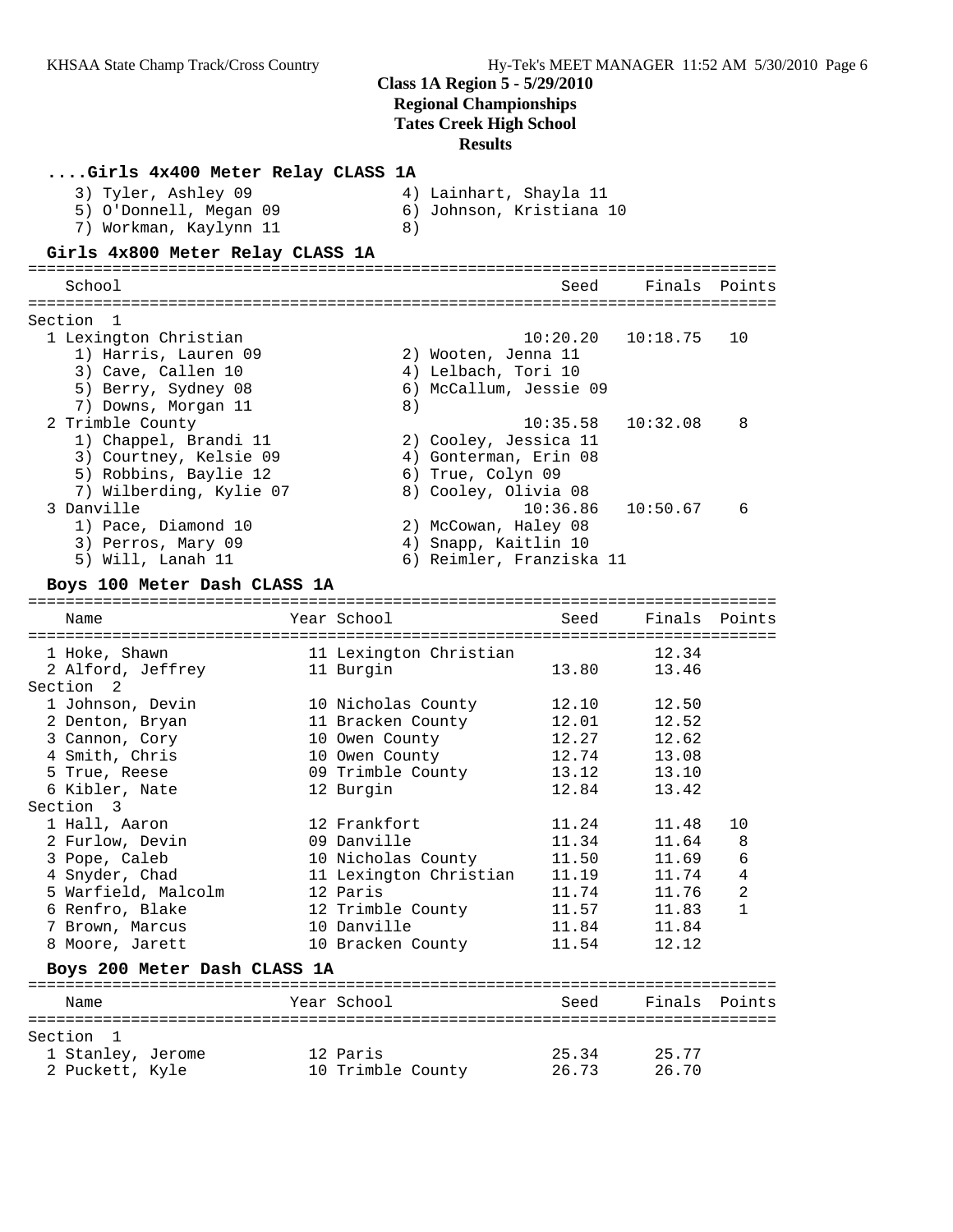## **Class 1A Region 5 - 5/29/2010 Regional Championships**

**Tates Creek High School**

**Results**

| Boys 200 Meter Dash CLASS 1A |                        |         |               |                |
|------------------------------|------------------------|---------|---------------|----------------|
| 3 Kibler, Nate               | 12 Burgin              | 26.76   | 26.80         |                |
| 4 Smith, Chris               | 10 Owen County         | 26.95   | 26.94         |                |
| 5 Manuel, Raymond            | 11 Bracken County      | 27.10   | 27.66         |                |
| 6 Gullian, Zack              | 08 Burgin              | 29.14   | 27.96         |                |
| Section<br>2                 |                        |         |               |                |
| 1 Cardwell, Georan           | 11 Frankfort           | 23.41   | 23.52         | 10             |
| 2 Ross, Michael              | 11 Danville            | 23.30   | 23.55         | 8              |
| 3 Furlow, Devin              | 09 Danville            | 23.14   | 23.57         | 6              |
| 4 Sisenstein, Andrew         | 12 Carroll County      | 23.78   | 23.58         | $\overline{4}$ |
| 5 Pope, Caleb                | 10 Nicholas County     | 23.44   | 24.00         | $\overline{2}$ |
| 6 Snyder, Chad               | 11 Lexington Christian | 23.97   | 24.01         | $\mathbf{1}$   |
| 7 Smith, Jesse               | 10 Nicholas County     | 24.10   | 24.41         |                |
| 8 Champs, Marcus             | 09 Paris               | 23.34   | 24.70         |                |
| Boys 400 Meter Dash CLASS 1A |                        |         |               |                |
| Name                         | Year School            | Seed    | Finals Points |                |
|                              |                        |         |               |                |
| Section 1                    |                        |         |               |                |
| 1 Baughman, Carson           | 10 Sayre               | 1:02.64 | 1:03.74       |                |
| 2 True, Tyler                | 09 Owen County         | 1:09.69 | 1:09.65       |                |
| 3 Case, Adam                 | 10 Eminence            |         | 1:25.69       |                |
| Section <sub>2</sub>         |                        |         |               |                |
| 1 Apel, Christian            | 08 Trimble County      | 59.73   | 58.44         |                |
| 2 Bagle, Marias              | 12 Nicholas County     | 59.00   | 58.87         |                |
| 3 Holleran, Logan            | 09 Bracken County      | 1:01.50 | 1:00.28       |                |
| 4 Livingood, Cody            | 10 Nicholas County     | 59.90   | 1:01.85       |                |
| 5 Powell, Jared              | 09 Burgin              | 1:01.04 | 1:02.11       |                |
| 6 Davis, Justin              | 12 Owen County         | 1:01.83 | 1:02.60       |                |
| Section 3                    |                        |         |               |                |
| 1 Collins, Danthony          | 12 Carroll County      | 53.39   | 51.95         | 10             |
| 2 Ross, Michael              | 11 Danville            | 51.64   | 51.96         | 8              |
| 3 Cardwell, Georan           | 11 Frankfort           | 53.74   | 52.50         | 6              |
| 4 Rankin, Trent              | 12 Paris               | 54.12   | 53.31         | $\overline{4}$ |
| 5 Foster, Christian          | 09 Lexington Christian | 54.67   | 53.64         | $\overline{a}$ |
| 6 McLarney, Brannon          | 09 Lexington Christian | 55.43   | 55.57         | $\mathbf{1}$   |
| 7 Royalty, Tanner            | 12 Burgin              | 55.13   | 56.14         |                |
| 8 Stethen, Matt              | 12 Trimble County      | 57.82   | 57.18         |                |
| Boys 800 Meter Run CLASS 1A  |                        |         |               |                |
| Name                         | Year School            | Seed    | Finals        | Points         |
|                              |                        |         |               |                |
| Section<br>1                 |                        |         |               |                |
| 1 Ball, Taylor               | 12 Trimble County      | 2:07.20 | 2:05.76       | 10             |
| 2 Baird, Michael             | 11 Trimble County      | 2:12.70 | 2:06.66       | 8              |
| 3 Mullett, Will              | 12 Lexington Christian | 2:08.50 | 2:07.00       | 6              |
| 4 Hempel, Karl               | 10 Danville            | 2:10.94 | 2:09.39       | 4              |
| 5 Shoemaker, Trey            | 12 Lexington Christian | 2:15.93 | 2:11.68       | $\sqrt{2}$     |
| 6 Beckerson, Jon             | 12 Burgin              | 2:11.15 | 2:19.51       | 1              |
| 7 Alford, Jeffrey            | 11 Burgin              | 2:23.80 | 2:21.39       |                |
| 8 Hempel, Byron              | 12 Danville            | 2:17.20 | 2:25.02       |                |
| 9 Blakeman, Jake             | 10 Nicholas County     | 2:22.00 | 2:27.14       |                |
| 10 Bryan, Josh               | 11 Frankfort           | 2:29.45 | 2:30.05       |                |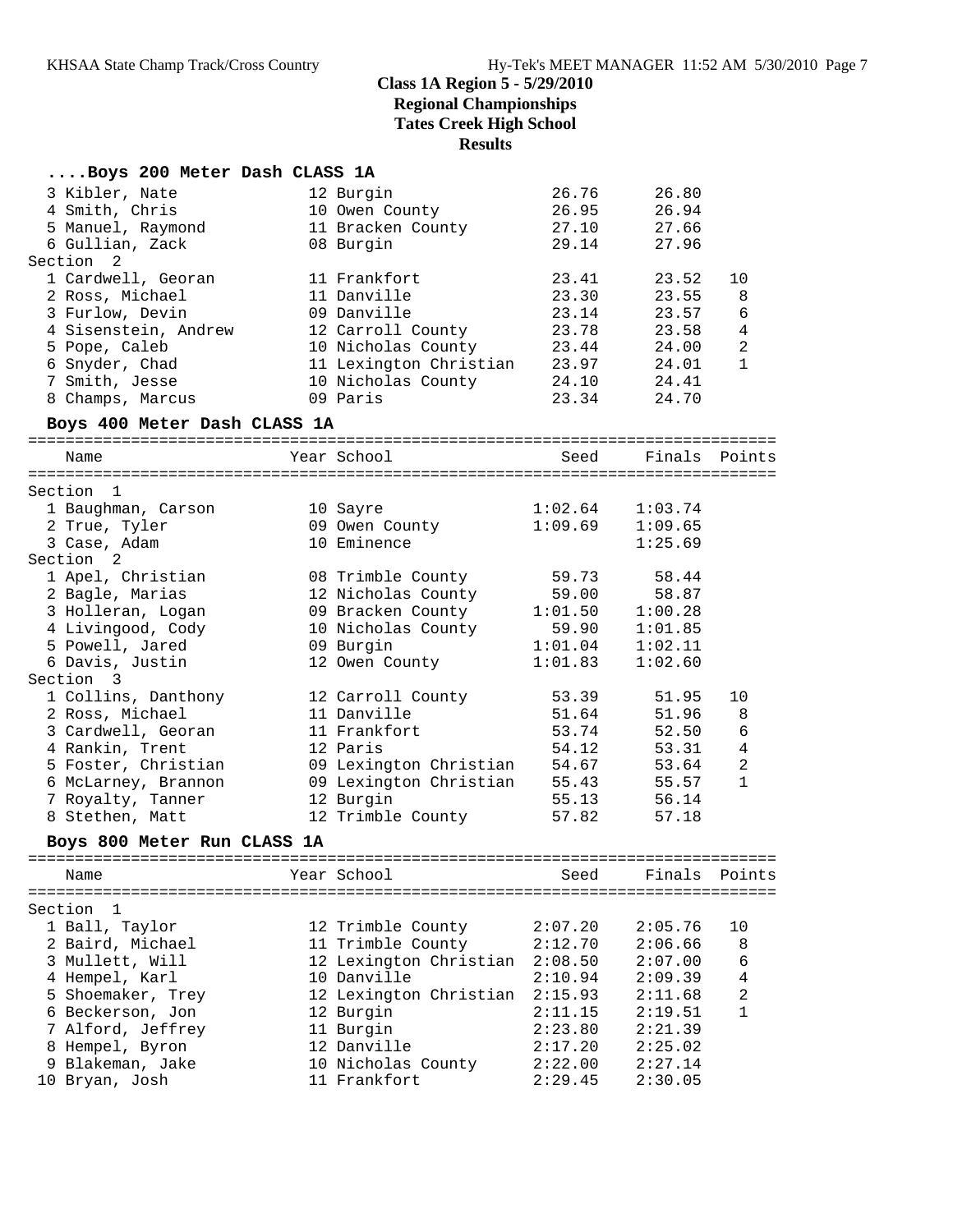#### **....Boys 800 Meter Run CLASS 1A**

| 11 Smith, Andy<br>12 Coffey, Jimmy                          | 07 Sayre<br>12 Nicholas County 2:40.00 | 2:26.34             | 2:30.62<br>2:32.34 |                |
|-------------------------------------------------------------|----------------------------------------|---------------------|--------------------|----------------|
| 13 Downey, Cody                                             | 09 Owen County 2:44.10 2:45.09         |                     |                    |                |
| 14 Eldred, Dylan                                            | 08 Bracken County 3:01.78 2:46.39      |                     |                    |                |
|                                                             |                                        |                     |                    |                |
| Boys 1600 Meter Run CLASS 1A                                |                                        |                     |                    |                |
| Name                                                        | Year School <b>Sand</b>                | Seed                | Finals Points      |                |
| 1 Mullett, Will                                             | 12 Lexington Christian 4:30.22 4:40.47 |                     |                    | 10             |
| 2 Perkins, Justin                                           | 12 Trimble County 4:48.85 4:44.87      |                     |                    | 8              |
| 3 Beckerson, Alex                                           | $4:41.13$ $4:51.29$<br>09 Burgin       |                     |                    | $\overline{6}$ |
| 4 Waltman, Nicholas                                         | 08 Sayre                               | $4:57.55$ $4:52.18$ |                    | $\overline{4}$ |
| 5 Hempel, Karl                                              | 10 Danville                            | 4:51.82 4:55.79     |                    | $\overline{2}$ |
| 6 Bailey, Kevin                                             | 10 Trimble County                      | 5:03.28             | 4:57.79            | $\mathbf{1}$   |
| 7 Rugg, Brian                                               | 08 Lexington Christian                 | 4:58.97             | 4:58.68            |                |
| 8 Ball, Jed                                                 | 10 Sayre                               | 4:57.72             | 4:58.86            |                |
| 9 Blakeman, Jake                                            | 10 Nicholas County 5:18.00             |                     | 5:29.49            |                |
| 10 Royalty, Seth                                            | 09 Burgin                              | 5:08.60             | 5:33.45            |                |
| 11 Hempel, Byron                                            | 12 Danville                            | $5:19.00$ $5:33.74$ |                    |                |
| 12 Bailey, Spencer                                          | 09 Nicholas County 5:34.00             |                     | 5:40.75            |                |
| 13 Tingle, Benjamin                                         | 10 Carroll County                      | $5:48.99$ $5:48.90$ |                    |                |
| 14 Eldred, Dylan                                            | 08 Bracken County                      | 6:42.47             | 6:13.01            |                |
| Boys 3200 Meter Run CLASS 1A<br>=========================== |                                        |                     |                    |                |

| Name                 | Year School                     | Seed     | Finals Points |                |
|----------------------|---------------------------------|----------|---------------|----------------|
| 1 Mullett, Will      | 12 Lexington Christian 9:44.38  |          | 10:18.77      | 10             |
| 2 Beckerson, Alex    | 09 Burgin                       | 10:08.55 | 10:33.64      | 8              |
| 3 Waltman, Michael   | 11 Sayre                        | 10:32.84 | 10:38.42      | 6              |
| 4 Shoemaker, Trey    | 12 Lexington Christian 10:51.60 |          | 10:51.18      | 4              |
| 5 Howdyshell, Kyle   | 11 Trimble County               | 10:53.98 | 10:59.89      | 2              |
| 6 Perkins, Justin    | 12 Trimble County               | 10:43.44 | 11:07.76      |                |
| 7 Royalty, Seth      | 09 Burgin                       | 10:59.73 | 11:42.63      |                |
| 8 Blakeman, Jake     | 10 Nicholas County              | 12:23.86 | 13:21.43      |                |
| -- Waltman, Nicholas | 08 Sayre                        | 10:38.33 | DO.           | Lane Violation |

#### **Boys 110 Meter Hurdles CLASS 1A**

| Name                                                      | Year School                                       | Seed                    | Finals Points           |               |
|-----------------------------------------------------------|---------------------------------------------------|-------------------------|-------------------------|---------------|
| 1 Holleran, Logan<br>2 Adams, Taz                         | 09 Bracken County<br>11 Owen County               | 20.80<br>21.50          | 20.33<br>22.63          |               |
| Section 2<br>1 Ray, Max<br>2 Jennings, Jeremy             | 10 Danville<br>12 Danville                        | 16.84<br>17.85          | 17.34<br>17.48          | 10<br>8       |
| 3 Hunt, Zach<br>4 Hilton, Adam                            | 12 Lexington Christian<br>10 Lexington Christian  | 17.34<br>18.46          | 18.06<br>18.13          | 6<br>4        |
| 5 McEachern, Travis<br>6 Polley, Darian<br>7 Howard, Toby | 10 Burgin<br>10 Owen County<br>09 Nicholas County | 18.73<br>19.32<br>19.00 | 19.09<br>19.59<br>19.70 | $\mathcal{L}$ |
| 8 Sanders, John                                           | 10 Bracken County                                 | 20.80                   | 20.81                   |               |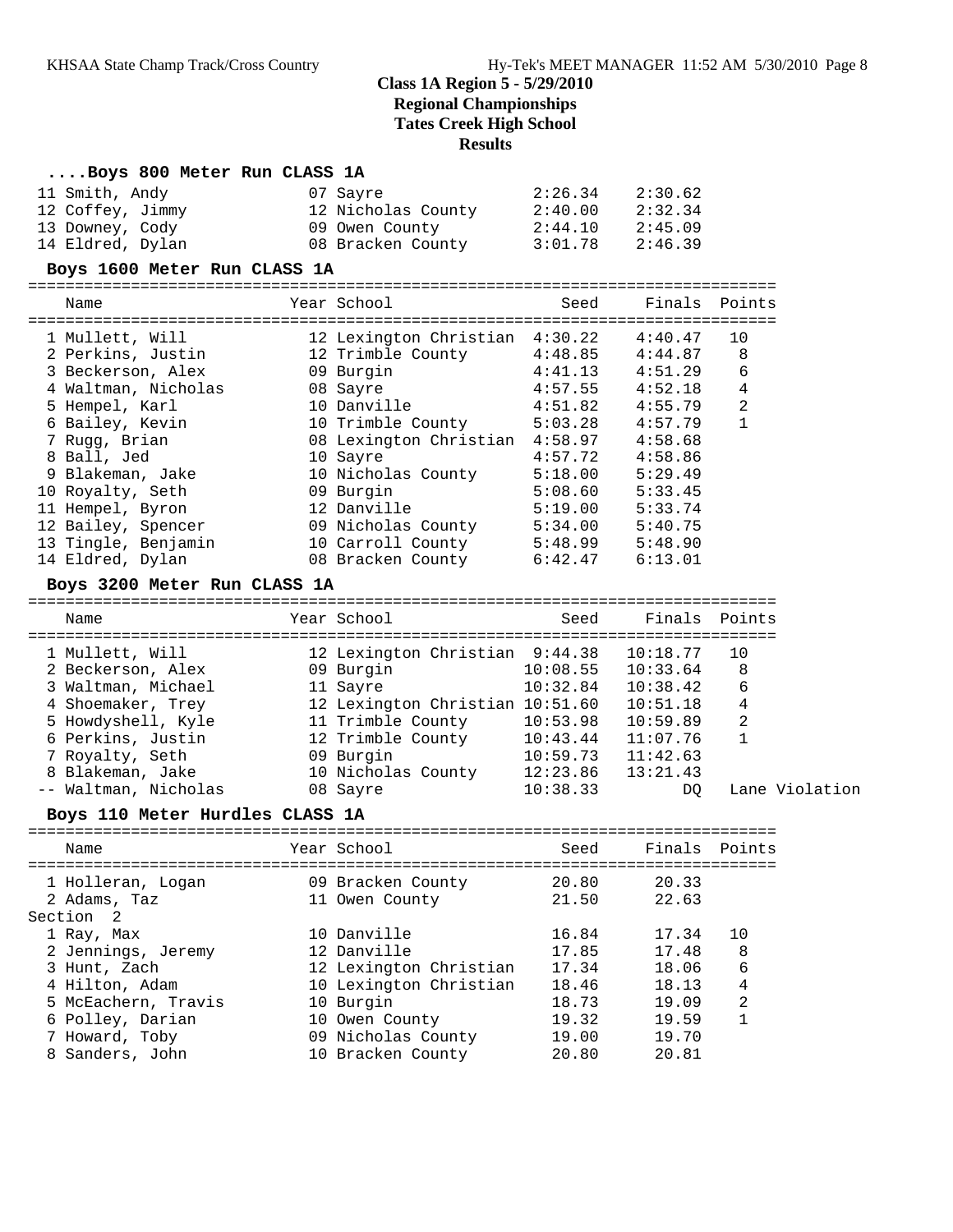#### **Boys 300 Meter Hurdles CLASS 1A**

| Name                                     | Year School                                | Seed  | Finals  | Points         |
|------------------------------------------|--------------------------------------------|-------|---------|----------------|
| Section<br>1                             |                                            |       |         |                |
| 1 McEachern, Travis                      | 10 Burgin                                  | 48.56 | 48.61   |                |
| 2 Geisler, Matt                          | 12 Trimble County                          | 52.16 | 49.35   |                |
| 3 Polley, Darian                         | 10 Owen County                             | 50.19 | 49.62   |                |
| 4 Howard, Toby                           | 09 Nicholas County                         | 49.20 | 49.68   |                |
| 5 Taylor, Graham                         | 11 Burgin                                  | 52.44 | 52.01   |                |
| 6 Sanders, John                          | 10 Bracken County                          | 51.10 | 55.36   |                |
| 7 Holleran, Logan                        | 09 Bracken County                          | 50.25 | 1:00.23 |                |
| Section 2                                |                                            |       |         |                |
| 1 Satterly, Christopher                  | 12 Carroll County                          | 41.84 | 41.71   | 10             |
| 2 Hilton, Adam                           | 10 Lexington Christian                     | 43.42 | 42.83   | 8              |
| 3 Hoke, Shawn                            | 11 Lexington Christian                     | 45.13 | 42.88   | 6              |
| 4 Ray, Max                               | 10 Danville                                | 43.99 | 43.60   | $\overline{4}$ |
| 5 Mingie, Bobby                          | 10 Owen County                             | 44.78 | 43.64   | $\overline{a}$ |
| 6 Mefford, Evan                          | 10 Carroll County                          | 44.00 | 45.43   | $\mathbf{1}$   |
| 7 Jennings, Jeremy                       | 12 Danville                                | 45.42 | 46.31   |                |
| 8 Gonterman, Michael                     | 10 Trimble County                          | 47.77 | 46.59   |                |
| Boys 4x100 Meter Relay CLASS 1A          |                                            |       |         |                |
|                                          |                                            |       |         |                |
| School                                   |                                            | Seed  | Finals  | Points         |
|                                          |                                            |       |         |                |
| 1 Danville                               |                                            | 46.44 | 45.51   | 10             |
| 1) Brown, Marcus 10                      | 2) Jones, Iman 10                          |       |         |                |
| 3) Ray, Max 10                           | 4) Furlow, Devin 09                        |       |         |                |
| 5) Baker, Michael 09                     | 6) Ford, Tryston 10                        |       |         |                |
| 7) Grey, Jawan 08                        | 8) Jennings, Jeremy 12                     | 46.50 | 45.53   | 8              |
| 2 Trimble County                         |                                            |       |         |                |
| 1) Adair, Zach 11<br>3) Renfro, Blake 12 | 2) Newby, Brody 11<br>4) Barnes, Stuart 10 |       |         |                |
| 5) Newby, Ben 10                         | 6) Puckett, Kyle 10                        |       |         |                |
| 7) True, Reese 09                        | 8) Durrett, Ryan 11                        |       |         |                |
| 3 Lexington Christian                    |                                            | 47.05 | 46.57   | 6              |
| 1) Hilton, Adam 10                       | 2) Foster, Christian 09                    |       |         |                |
| 3) Snyder, Chad 11                       | 4) McLarney, Brannon 09                    |       |         |                |
| 5) Hoke, Shawn 11                        | Maybrair, Sam 11<br>6)                     |       |         |                |
| 7) Hunt, Zach 12                         | 8)                                         |       |         |                |
| 4 Nicholas County                        |                                            | 46.90 | 46.99   | 4              |
| 1) Dale, Cameron 12                      | 2) Johnson, Devin 10                       |       |         |                |
| 3) Smith, Jesse 10                       | 4) Pope, Caleb 10                          |       |         |                |
| 5) Hagemann, Sven 12                     | 6) Howard, Zach 09                         |       |         |                |
| 7) Livingood, Cody 10                    | 8) Bagle, Marias 12                        |       |         |                |
| 5 Frankfort                              |                                            | 46.85 | 47.02   | 2              |
| 1) Quincy, Stevon 11                     | 2) Washington, Marcus 12                   |       |         |                |
| 3) Hall, Aaron 12                        | 4) Leach, Kaleb 10                         |       |         |                |
| 5) Cardwell, Georan 11                   | 6) Floyd, DeShaun 12                       |       |         |                |
| 7) Headley, Tony 10                      | 8) Bryan, Josh 11                          |       |         |                |
| 6 Paris                                  |                                            | 47.54 | 47.37   | 1              |
| 1) Howard, Terrell 10                    | 2) Stanley, Jerome 12                      |       |         |                |
| 3) Champs, Marcus 09                     | 4) Warfield, Malcolm 12                    |       |         |                |
| 5) Walton, Jalen 10                      | 6) Mott, Cameron 12                        |       |         |                |
| 7) Johnson, Trayvon 10                   | 8) Rankin, Trent 12                        |       |         |                |
|                                          |                                            |       |         |                |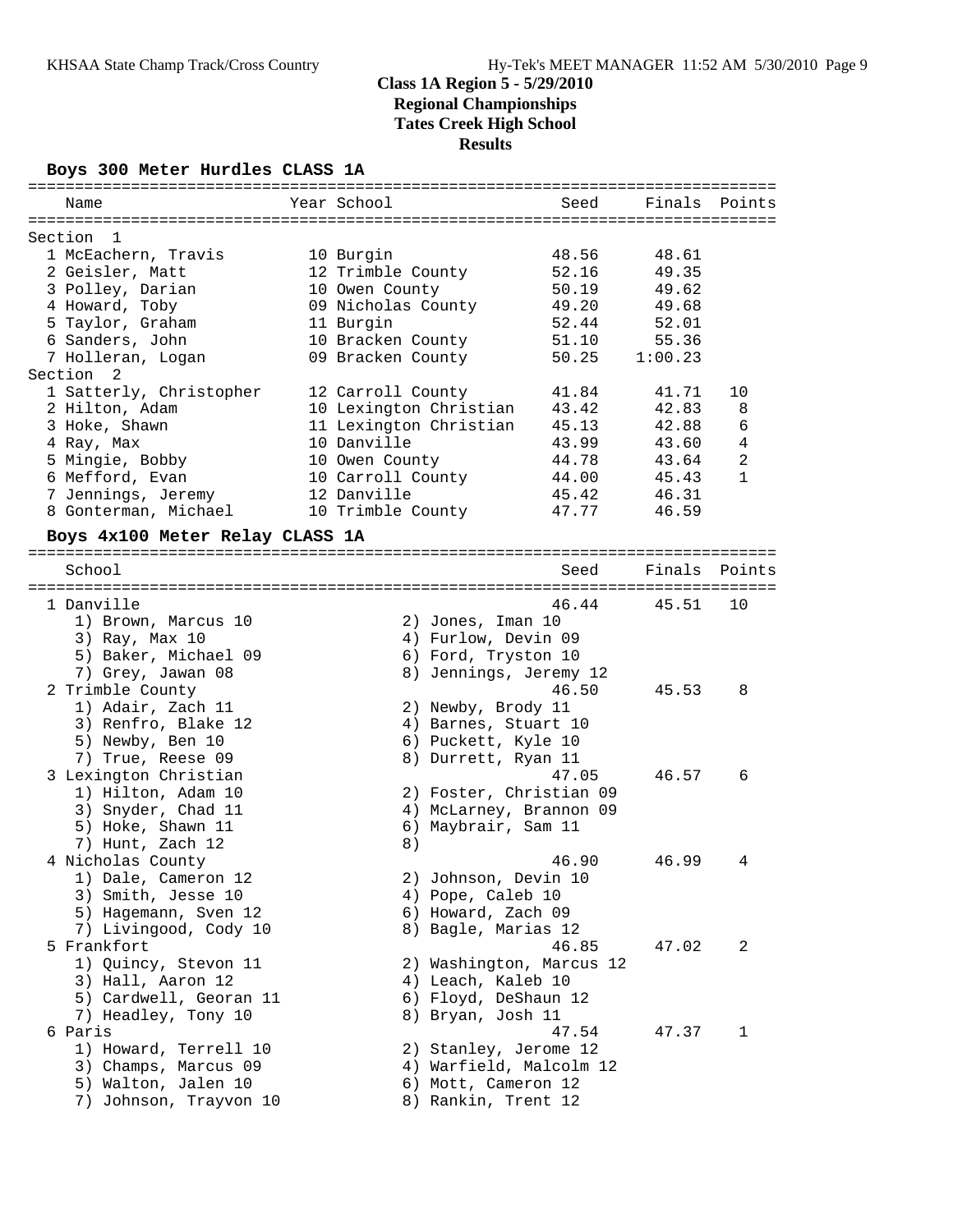# **Class 1A Region 5 - 5/29/2010**

**Regional Championships**

**Tates Creek High School**

#### **Results**

### **....Boys 4x100 Meter Relay CLASS 1A**

| 7 Owen County<br>1) Cannon, Cory 10<br>3) Hearn, Dylan 10<br>5) Cummins, Daniel 10                         |    | 49.01<br>2) Polley, Darian 10<br>4) Mingie, Bobby 10<br>6) Smith, Chris 10                            | 48.01   |        |
|------------------------------------------------------------------------------------------------------------|----|-------------------------------------------------------------------------------------------------------|---------|--------|
| 8 Burgin<br>1) Kibler, Nate 12<br>3) Taylor, Graham 11<br>5) McEachern, Travis 10<br>7) Beckerson, Nick 08 |    | 53.36<br>2) Alford, Jeffrey 11<br>4) Gullian, Zack 08<br>6) Powell, Jared 09<br>8) Beckerson, Alex 09 | 54.12   |        |
| Boys 4x200 Meter Relay CLASS 1A                                                                            |    |                                                                                                       |         |        |
| School                                                                                                     |    | Seed                                                                                                  | Finals  | Points |
| Section 1                                                                                                  |    |                                                                                                       |         |        |
| 1 Bracken County                                                                                           |    | 1:47.90                                                                                               | 1:47.29 |        |
| 1) Manuel, Raymond 11                                                                                      |    | 2) Honan, Dallas 09                                                                                   |         |        |
| 3) Moore, Jarett 10<br>5) Baker, Tyler 11                                                                  |    | 4) Denton, Bryan 11<br>6) Holleran, Logan 09                                                          |         |        |
| 7) Lee, Leighton 08                                                                                        | 8) |                                                                                                       |         |        |
| Section 2                                                                                                  |    |                                                                                                       |         |        |
| 1 Frankfort                                                                                                |    | 1:34.94                                                                                               | 1:33.50 | 10     |
| 1) Cardwell, Georan 11                                                                                     |    | 2) Floyd, DeShaun 12                                                                                  |         |        |
| 3) Hall, Aaron 12                                                                                          |    | 4) Washington, Marcus 12                                                                              |         |        |
| 5) Quincy, Stevon 11                                                                                       |    | 6) Leach, Kaleb 10                                                                                    |         |        |
| 7) Headley, Tony 10                                                                                        |    | 8) Bryan, Josh 11                                                                                     |         |        |
| 2 Carroll County                                                                                           |    | 1:35.42                                                                                               | 1:34.20 | 8      |
| 1) Collins, Danthony 12                                                                                    |    | 2) Grant, Tyler 11                                                                                    |         |        |
| 3) Satterly, Christopher 12<br>3 Danville                                                                  |    | 4) Sisenstein, Andrew 12<br>1:36.65                                                                   | 1:35.64 | 6      |
| 1) Brown, Marcus 10                                                                                        |    | 2) Jones, Iman 10                                                                                     |         |        |
| 3) Ray, Max 10                                                                                             |    | 4) Furlow, Devin 09                                                                                   |         |        |
| 5) Ford, Tryston 10                                                                                        |    | 6) Grey, Jawan 08                                                                                     |         |        |
| 7) Baker, Michael 09                                                                                       |    | 8) Jennings, Jeremy 12                                                                                |         |        |
| 4 Paris                                                                                                    |    | 1:37.20                                                                                               | 1:36.50 | 4      |
| 1) Warfield, Malcolm 12                                                                                    |    | 2) Stanley, Jerome 12                                                                                 |         |        |
| 3) Rankin, Trent 12                                                                                        |    | 4) Champs, Marcus 09                                                                                  |         |        |
| 5) Howard, Terrell 10                                                                                      |    | 6) Walton, Jalen 10                                                                                   |         |        |
| 7) Johnson, Trayvon 10                                                                                     |    | 8) Mott, Cameron 12                                                                                   |         |        |
| 5 Trimble County                                                                                           |    | 1:38.20                                                                                               | 1:37.76 | 2      |
| 1) Renfro, Blake 12<br>3) Adair, Zach 11                                                                   |    | 2) Newby, Brody 11<br>4) Barnes, Stuart 10                                                            |         |        |
| 5) Apel, Christian 08                                                                                      |    | 6) Puckett, Kyle 10                                                                                   |         |        |
| 7) Durrett, Ryan 11                                                                                        |    | 8) True, Reese 09                                                                                     |         |        |
| 6 Nicholas County                                                                                          |    | 1:40.03                                                                                               | 1:39.55 | 1      |
| 1) Hagemann, Sven 12                                                                                       |    | 2) Dale, Cameron 12                                                                                   |         |        |
| 3) Johnson, Devin 10                                                                                       |    | 4) Smith, Jesse 10                                                                                    |         |        |
| 5) Bagle, Marias 12                                                                                        |    | 6) Brutsman, Finn 09                                                                                  |         |        |
| 7) Howard, Zach 09                                                                                         |    | 8) Livingood, Cody 10                                                                                 |         |        |
| 7 Owen County                                                                                              |    | 1:42.44                                                                                               | 1:41.64 |        |
| 1) Cannon, Cory 10                                                                                         |    | 2) Cummins, Daniel 10                                                                                 |         |        |
| 3) Hearn, Dylan 10                                                                                         |    | 4) Mingie, Bobby 10                                                                                   |         |        |
| 5) Polley, Darian 10<br>8 Burgin                                                                           |    | 6) Smith, Chris 10<br>1:45.00                                                                         | 1:49.11 |        |
|                                                                                                            |    |                                                                                                       |         |        |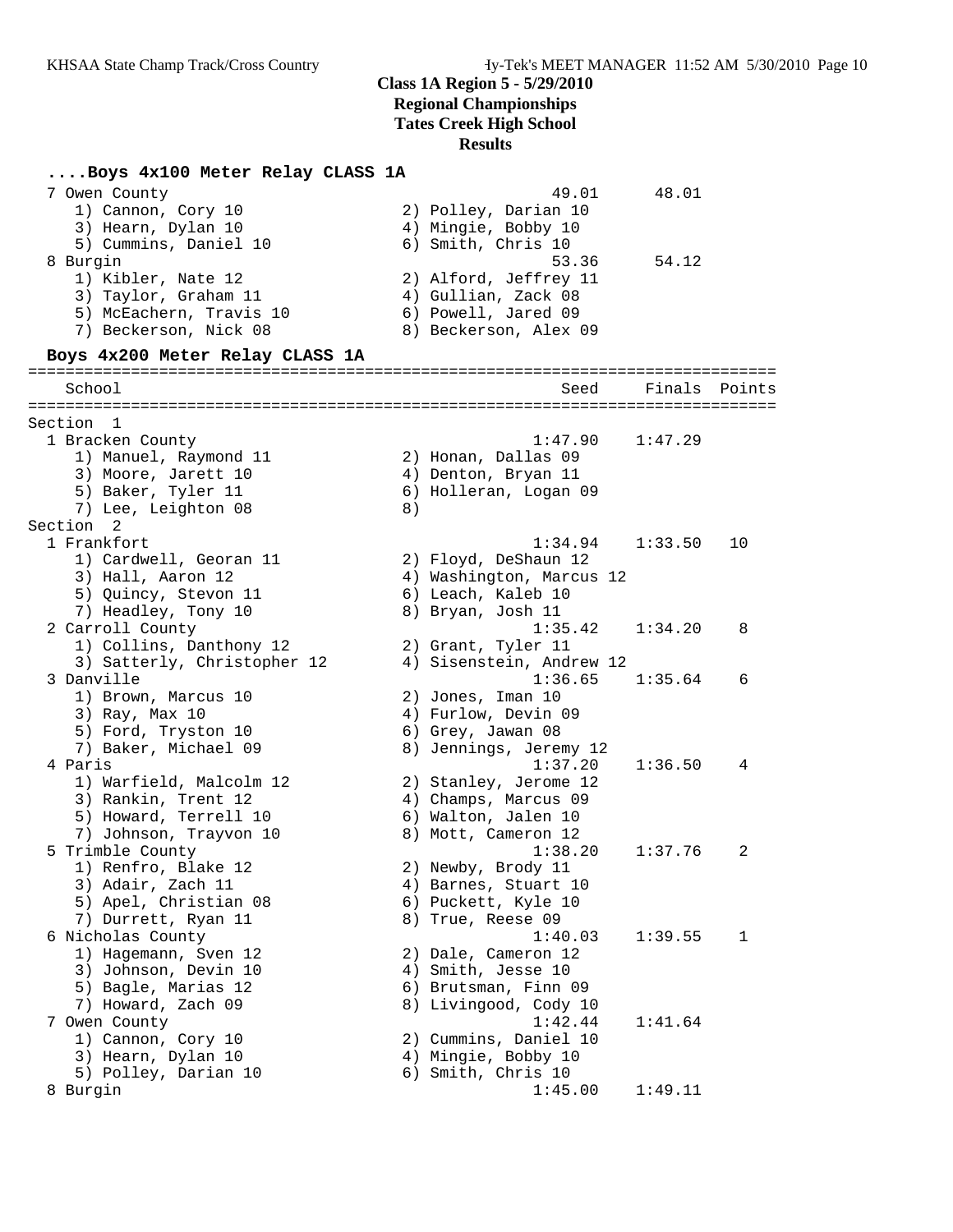| Boys 4x200 Meter Relay CLASS 1A               |    |                                  |         |         |
|-----------------------------------------------|----|----------------------------------|---------|---------|
| 1) Kibler, Nate 12                            |    | 2) McEachern, Travis 10          |         |         |
| 3) Powell, Jared 09                           |    | 4) Gullian, Zack 08              |         |         |
| 5) Taylor, Graham 11                          |    | 6) Royalty, Seth 09              |         |         |
| 7) Alford, Jeffrey 11                         |    | 8) Beckerson, Alex 09            |         |         |
| Boys 4x400 Meter Relay CLASS 1A               |    |                                  |         |         |
| School                                        |    | Seed                             | Finals  | Points  |
|                                               |    |                                  |         |         |
| Section 1                                     |    |                                  |         |         |
| 1 Owen County                                 |    | 4:12.51                          | 4:00.77 | 4       |
| 1) Davis, Justin 12                           |    | 2) Cummins, Daniel 10            |         |         |
| 3) Cannon, Cory 10                            |    | 4) Mingie, Bobby 10              |         |         |
| 5) Hearn, Dylan 10                            |    | 6) True, Tyler 09                |         |         |
| 2 Sayre                                       |    | 4:16.68                          | 4:19.63 |         |
| 1) Ball, Jed 10                               |    | 2) Baughman, Carson 10           |         |         |
| 3) Smith, Andy 07<br>5) Waltman, Nicholas 08  |    | 4) Waltman, Michael 11           |         |         |
| Section 2                                     | 6) |                                  |         |         |
| 1 Carroll County                              |    | 3:48.23                          | 3:39.13 | 10      |
| 1) Collins, Danthony 12                       |    | 2) Sisenstein, Andrew 12         |         |         |
| 3) Griffin, Jacob 12                          |    | 4) Mefford, Evan 10              |         |         |
| 5) Tingle, Benjamin 10                        |    | 6) Grant, Tyler 11               |         |         |
| 2 Frankfort                                   |    | 3:46.65                          | 3:40.51 | 8       |
| 1) Cardwell, Georan 11                        |    | 2) Floyd, DeShaun 12             |         |         |
| 3) Quincy, Stevon 11                          |    | 4) Washington, Marcus 12         |         |         |
| 5) Leach, Kaleb 10                            |    | 6) Hall, Aaron 12                |         |         |
| 7) Headley, Tony 10                           |    | 8) Bryan, Josh 11                |         |         |
| 3 Trimble County                              |    | 3:49.06                          | 3:46.16 | 6       |
| 1) Adair, Zach 11                             |    | 2) Renfro, Blake 12              |         |         |
| 3) Newby, Brody 11                            |    | 4) Ball, Taylor 12               |         |         |
| 5) Stethen, Matt 12                           |    | 6) Barnes, Stuart 10             |         |         |
| 7) Baird, Michael 11<br>4 Danville            |    | 8) Apel, Christian 08<br>3:53.10 | 4:03.24 | 2       |
| 1) Jones, Iman 10                             |    | 2) Ford, Tryston 10              |         |         |
| 3) Brown, Marcus 10                           |    | 4) Jennings, Jeremy 12           |         |         |
| 5)                                            |    | 6) Grey, Jawan 08                |         |         |
| 7) Hempel, Byron 12                           |    | 8) Hempel, Karl 10               |         |         |
| 5 Nicholas County                             |    | 4:00.20                          | 4:04.12 | 1       |
| 1) Bagle, Marias 12                           |    | 2) Dale, Cameron 12              |         |         |
| 3) Smith, Jesse 10                            |    | 4) Johnson, Devin 10             |         |         |
| 5) Livingood, Cody 10                         |    | 6) Howard, Zach 09               |         |         |
| 7) Howard, Toby 09                            |    | 8) Blakeman, Jake 10             |         |         |
| 6 Burgin                                      |    | 4:07.42                          | 4:24.50 |         |
| 1) Gullian, Zack 08                           |    | 2) Beckerson, Jon 12             |         |         |
| 3) McEachern, Travis 10                       |    | 4) Powell, Jared 09              |         |         |
| 5) Alford, Jeffrey 11                         |    | 6) Beckerson, Alex 09            |         |         |
| 7) Royalty, Seth 09<br>-- Lexington Christian |    | 8) Royalty, Tanner 12<br>3:41.40 |         | uniform |
| 1) McLarney, Brannon 09                       |    | 2) Foster, Christian 09          | DQ      |         |
| 3) Hoke, Shawn 11                             |    | 4) Snyder, Chad 11               |         |         |
| 5) Mullett, Will 12                           |    | 6) Shoemaker, Trey 12            |         |         |
| 7) Hilton, Adam 10                            |    | 8) Jacob, Mark 12                |         |         |
|                                               |    |                                  |         |         |